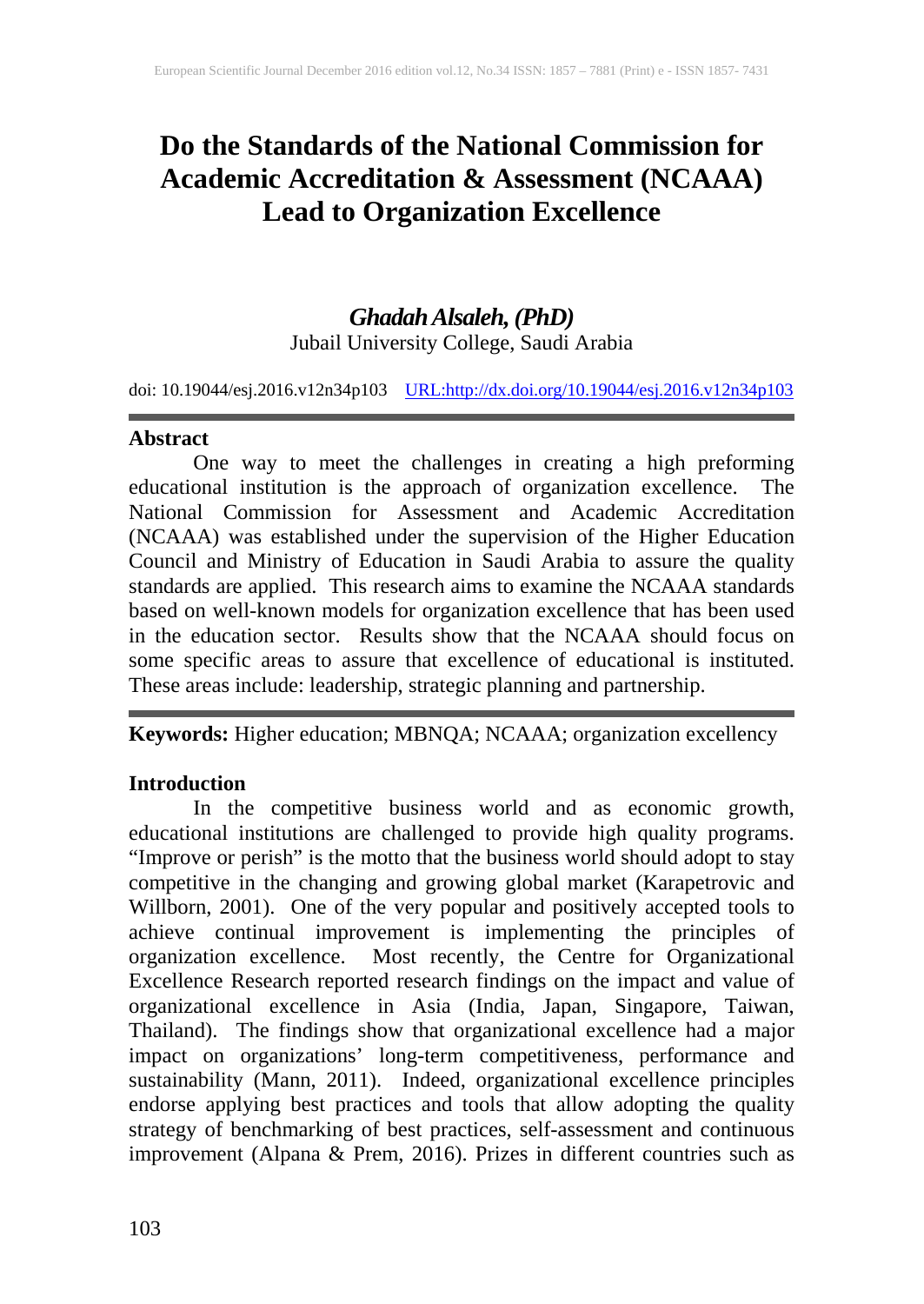the Baldridge Award and the European Quality Award have been established for institutions that attain high performance levels in specific dimensions to suggest roadmaps to excellence.

In higher education, excellence has been discussed in different researches (Ho and Wearn, 1996; Badri and Abdulla, 2004; Hides et al., 2004; Osseo-Assare et al., 2005; Badri et al., 2006; Sadiq-Sohail and Shaikh, 2004; Calvo-Mora et al., 2006). An excellent higher education institution is definitely proactive, has a shared vision, aims at continuous improvement, and introduces trust and respect among the staff that is committed, is reflective and monitors quality (Lomas, 2004). Loukas adds that an excellent university is identified by superior performance not only in management, but also in teaching, research and external engagement processes and quality must characterize every policy, procedure or process in the educational pillar of universities (Loukas, 2007).

In the educational sector in Saudi Arabia, there is an increasing demand to achieve Quality. Students, employers, parents and members of the community should be able to have complete confidence that skills learned by students, research conducted by faculty, and services provided by universities are equivalent to good international practice. For that, the Higher Council of Education in Saudi Arabia established The National Commission for Academic Accreditation & Assessment in 2004 with responsibility to establish standards and accredit institutions and programs in post-secondary education. Accreditation of an institution or a program will give public recognition that these standards have been achieved. The aim is to promote the Saudi universities' qualifications and improve their reputations.

Using the literature, this paper critically analyses and examines the quality standards provided by The National Commission for Assessment and Academic Accreditation (NCAAA) based on well-known models for organization excellence: Malcolm Baldrige National Quality Award of Performance Excellence (MBNQA) and European Foundation for Quality Management (EFQM) since these models have been used in evaluating the excellency of education sector.

### **Organization Excellence**

Scholars have defined organization excellence from different perspectives. The literal meaning of excellence is "Quality of highest order" (Sharma and Talwar, 2007). Grote has defined it as the ability of organizations to provide development opportunities, and to create conditions that stimulate, correct and face performance problems effectively (Grote, 2002). The excellence organization is distinguished by consistently excelling in the performance of its functions, and having good relations with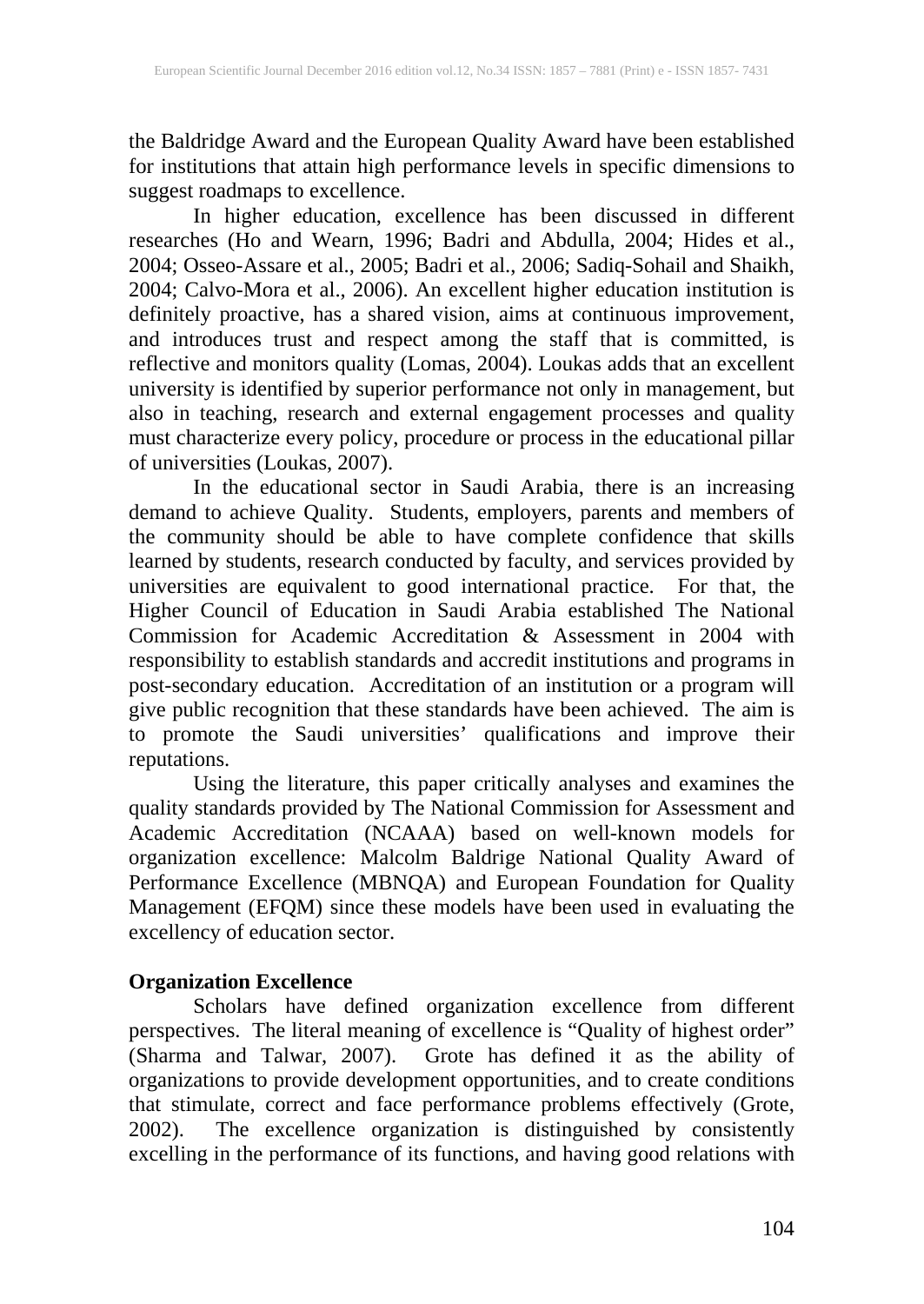customers and clients, it should identify the performance of its competitors, strengths and weaknesses, and the circumstances surrounding its environment (Gilgeous & Gilgeous, 1999). In addition, excellence is a framework that offers a systemic view, asks for high engagement of human resources, enables self-improvement and thus it contributes to continuous change through quality monitoring at each stage and every process of the organization (Loukas, 2007).

Definitions of organization excellence focused on the importance of leadership, strategic planning, and customer's satisfaction. Grant clarifies that there are several determinants to achieve organization excellence; such as the presence of visionary leadership, focusing on the future through strategic planning, activating the role of knowledge and adoption of organizational learning (Grant, 2000).

Still, as organization research progressed, various management theories and models have evolved and been practiced to attain excellence (Alpana & Prem, 2016). A number of business models are available in literature for evaluating organizational excellence that consider certain sets of principles, criteria and approaches to facilitate achievement of best results in long term, and therefore provide support in sustainable development (Sampaio et al., 2012).

The most widespread reference models for framing excellence in organizations and for self-assessment and improvement are the Malcolm Baldrige National Quality Award in the USA, the Deming Prize in Japan, the European Excellence Award based on the EFQM model, the Singapore Quality Award and the Australian Business Excellence Award (Khoo & Tan, 2002). The Malcolm Baldrige National Quality Award of Performance Excellence (MBNQA) and the European Foundation for Quality Management Excellence Model (EFQM) were established to give prizes for institutions that attain high performance level in specific dimensions and have been used in education to empower educational institutions to reach their goals and improve the results.

### **Malcolm Baldrige National Quality Award of Performance Excellence (MBNQA)**

The Malcolm Baldrige National Quality Award of Performance Excellence was established by the U.S. Congress in 1987 to raise awareness of quality management and recognize U.S. companies that have implemented successful quality management systems. The prize can be given in seven different categories and education is one of them (NIST, 2005).

Study in the USA evaluated the attitudes and perceptions of senior leaders towards the Baldrige Award and its Criteria and revealed very broad, positive recognition among leaders in each of the award eligible sectors: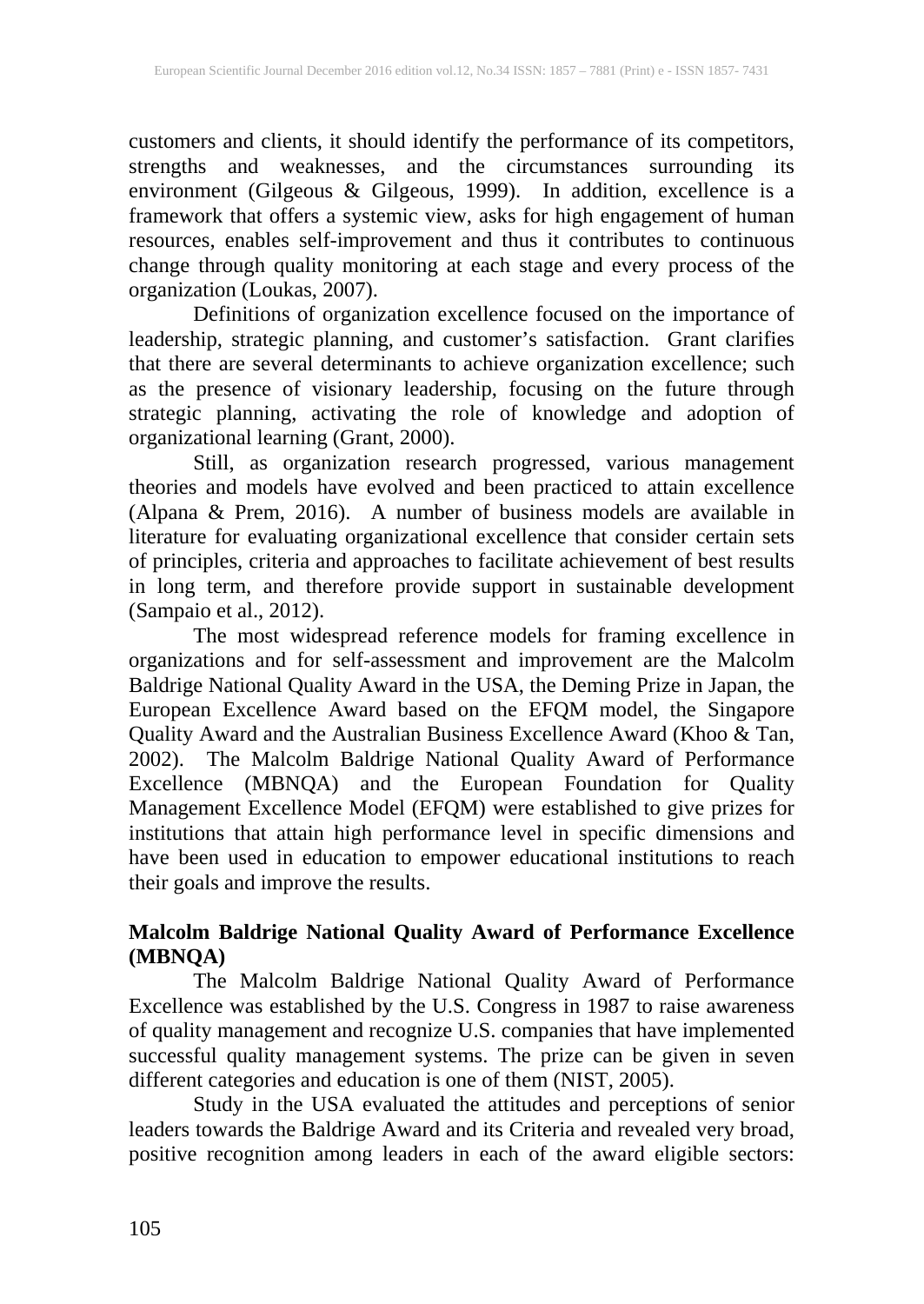manufacturing, service, education, health care, and small business. In addition, more than 70 percent of leaders surveyed at Fortune 1,000 companies said they are likely to use the Baldrige criteria (Booz Allen Hamilton, 2003).

The Criteria of evaluation in MBNQA are built based on a set of interrelated core values and concepts found in high performing organizations. These core values and concepts are gathered in seven linked categories (Figure 1).



Figure 5 Baldrige Criteria for performance excellence

Each category is subdivided into a specific number of items, with each item focusing on a set of major performance requirements. Points are allocated to each item, using a scoring guideline, based on the level of evidence of actual performance (Blazey, 2001).

The criteria of leadership focuses on examining the actions of senior leaders and how the governance system guides and sustains the organization. It is concerned with ethical, legal and community responsibilities. The criteria of strategic planning examines how strategic directions and action plans were developed and how the progress will be measured. It stresses that the organization's long‐term success and competitive environment are key strategic issues that need to be integral parts of overall planning. The criteria of customer and market focus examines how the organization determines requirements and expectations of customers and markets. It examines how the organization builds relationships with customers; and acquires, satisfies, and retains them. The criteria of measurement, analysis, and knowledge management focuses on the management, use, analysis, quality and security of data, information, hardware and software to support key organization processes normally and in the event of emergency. It is the brain center for the alignment of all operations and strategic objectives. The criteria of human resources addresses key workforce practices that direct toward creating and maintaining a high performance environment and towards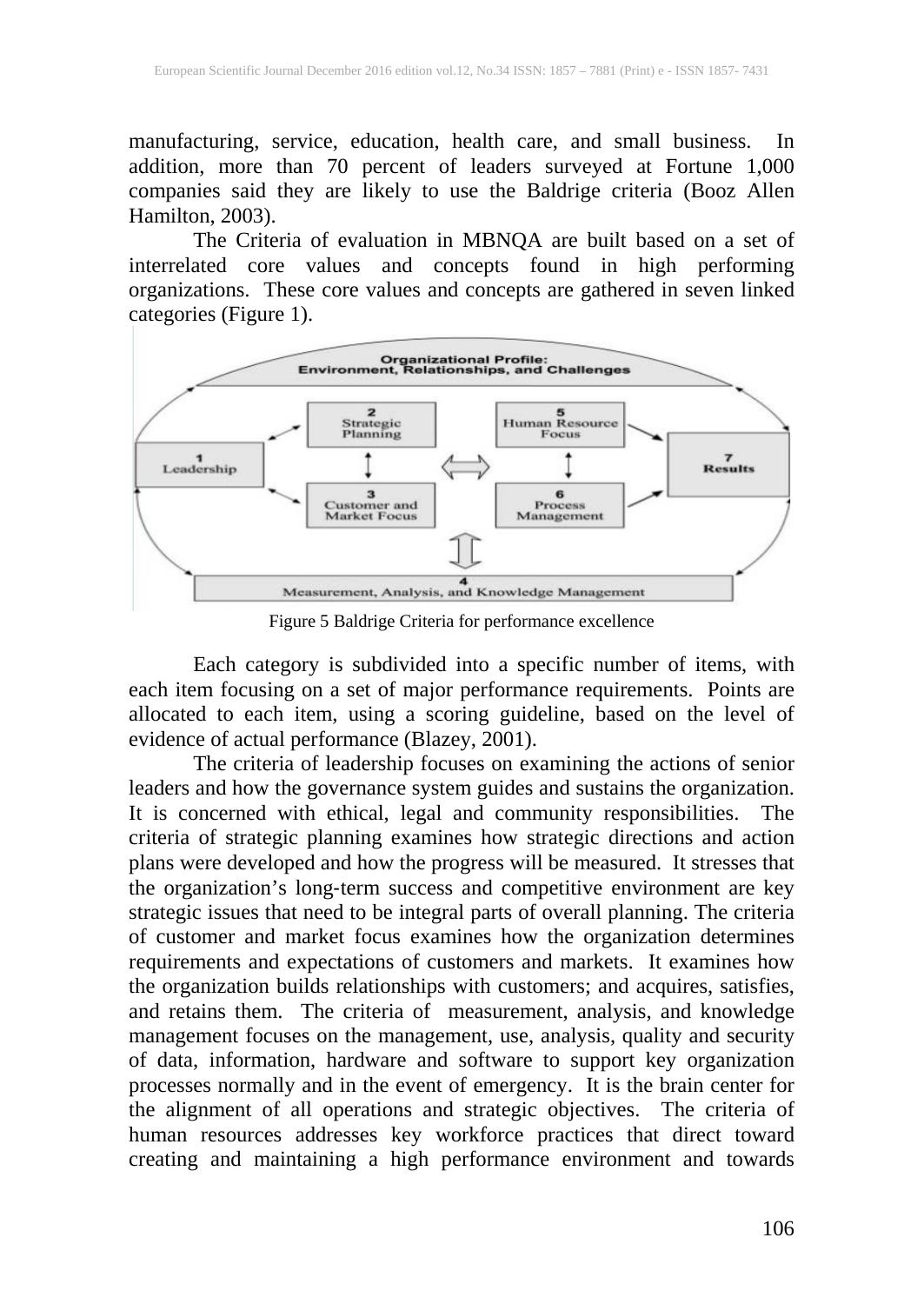engaging, managing, and developing the workforce. It is concerned about addressing the core competencies and accomplishing the action plans. The criteria of process management examines how organization manages, designs and improves key production/delivery and support processes. The criteria of results provides a system focus that encompasses all results necessary to sustain the organizations success. It looks into the results in key business areas which are: customer satisfaction, financial and marketplace performance, workforce, product/service, and operational effectiveness, and leadership. It also examines how the organization performs relative to competitors.

## **European Foundation for Quality Management (EFQM)**

The success of the Baldrige Model in the US encouraged 14 representatives of European multi-national companies such as British Telecom, Volkswagen and Philips to initiate the European Foundation for Quality Management (EFQM) in 1988 (European Foundation for Quality Management, 2000). The Model is regularly reviewed and refined where the last update was published in 2013.

The EFQM Model provides a framework allowing organizations to determine their current "level of excellence" and where they need to focus improvement efforts. Moreover, the EFQM Model helps to ensure that business decisions incorporate the needs of all stakeholders and are aligned with the organization's objectives. The EFQM Excellence Model takes into account the cause and effect relationships between what the organization does, the Enablers, and the Results it achieves (figure2).



Figure 6 European Foundation for Quality Management Criteria for performance excellence

In Europe, a study found that when the principles of the EFQM Excellence model have been implemented effectively, performance improves in both short- and long-time periods (Boulter et al., 2005). According to Hillman (1994), "EFQM provides a tried and tested framework, an accepted basis for evaluation and a means to facilitate comparisons both internally and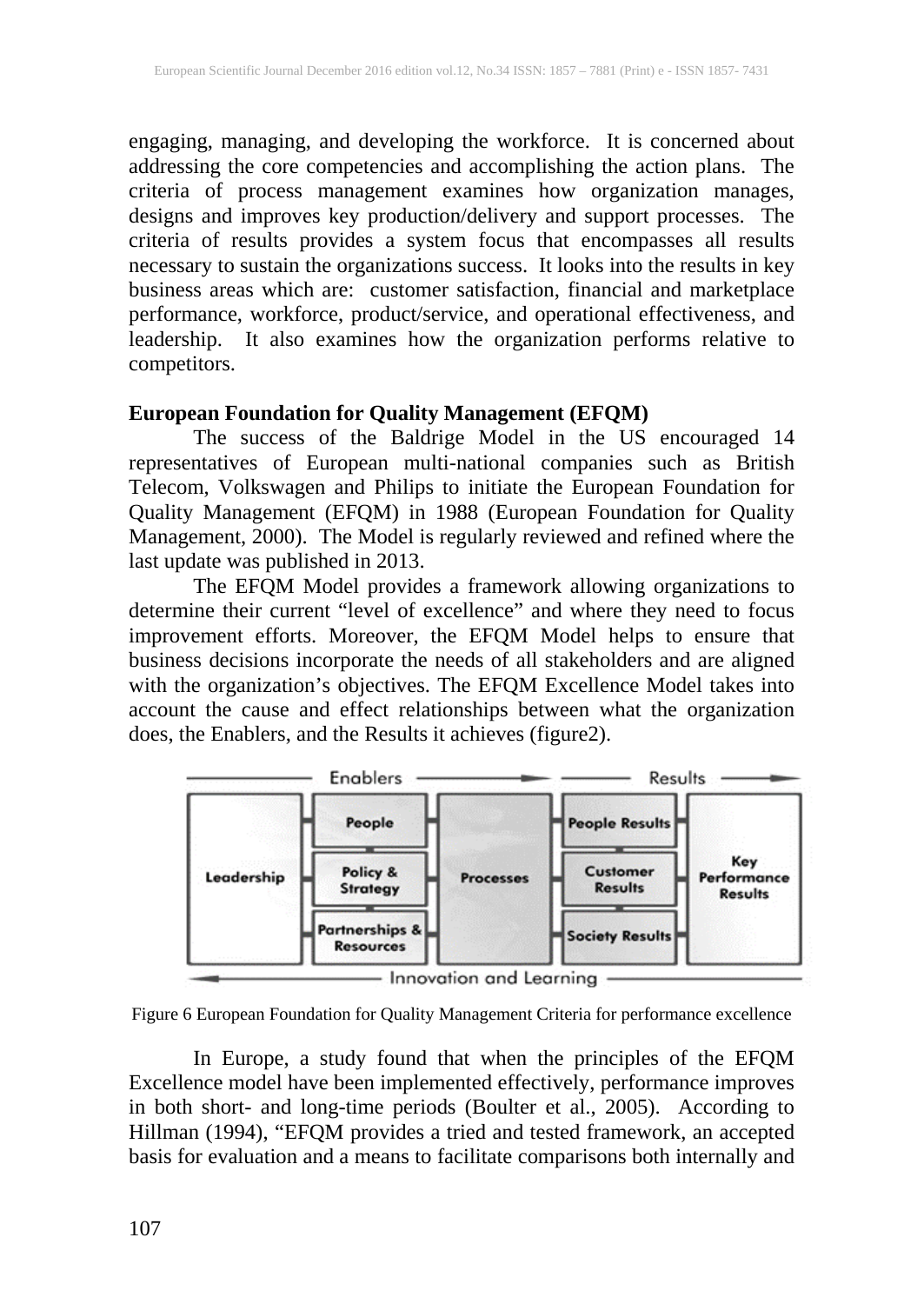externally." (p. 29). Watson explains that the EFQM Model provided a true service-focused quality system with an inbuilt mechanism to accomplish continued organizational improvement (Watson, 2000). Mønsted and Føns (2002) note that one of the biggest advantages of using the model of excellence EFQM is in implementation of the self-assessment.

The EFQM Excellence Model is a generic model for quality management, which is used in all types of organizations, regardless of sector, size, structure or maturity. The essence of the approach is a model with nine criteria. The nine criteria are: leadership, people, policy and strategy, partnership and resources, process, people results, customer results, society results and key performance results. The nine criteria are grouped into Enabler and Result. There are five Enablers that include: leadership, people, policy and strategy, partnership and resources and process. Moreover, there are four Result areas: people, customer, society and key performance results. These are the results an organization achieves that are in line with their strategic goals. In all four Results areas, excellent organizations have to develop a set of key performance indicators and related outcomes to determine the successful deployment of their strategy which is based on the needs and expectations of the relevant stakeholder groups.

Based on EFQM, to achieve sustained success, an organization needs strong leadership and clear strategic direction. Organization needs to develop and improve people, partnerships and processes to deliver valueadding products and services to customers. If the right approaches are effectively implemented, organization will achieve the targeted results.

## **National Commission for Academic Accreditation & Assessment (NCAAA)**

The National Commission for Academic Accreditation & Assessment was established in 2004 by the Higher Council of Education in Saudi Arabia with responsibility to establish standards and accredit institutions and programs in post-secondary education. The standards apply to all public and private universities and colleges, including those responsible to the Ministry of Higher Education and to any that are established or regulated by other ministries or agencies.

The Commission's responsibilities relate to quality issues, which include the resources available, processes followed, the quality of services provided and the quality of students learning. The Commission has established required standards in eleven broad areas of activity, and has developed a national qualifications framework that specifies generic standards of learning outcomes for each level of qualifications. It expects that institutions establish internal quality assurance systems that ensure high levels of quality in all of these eleven areas. Standards include: Mission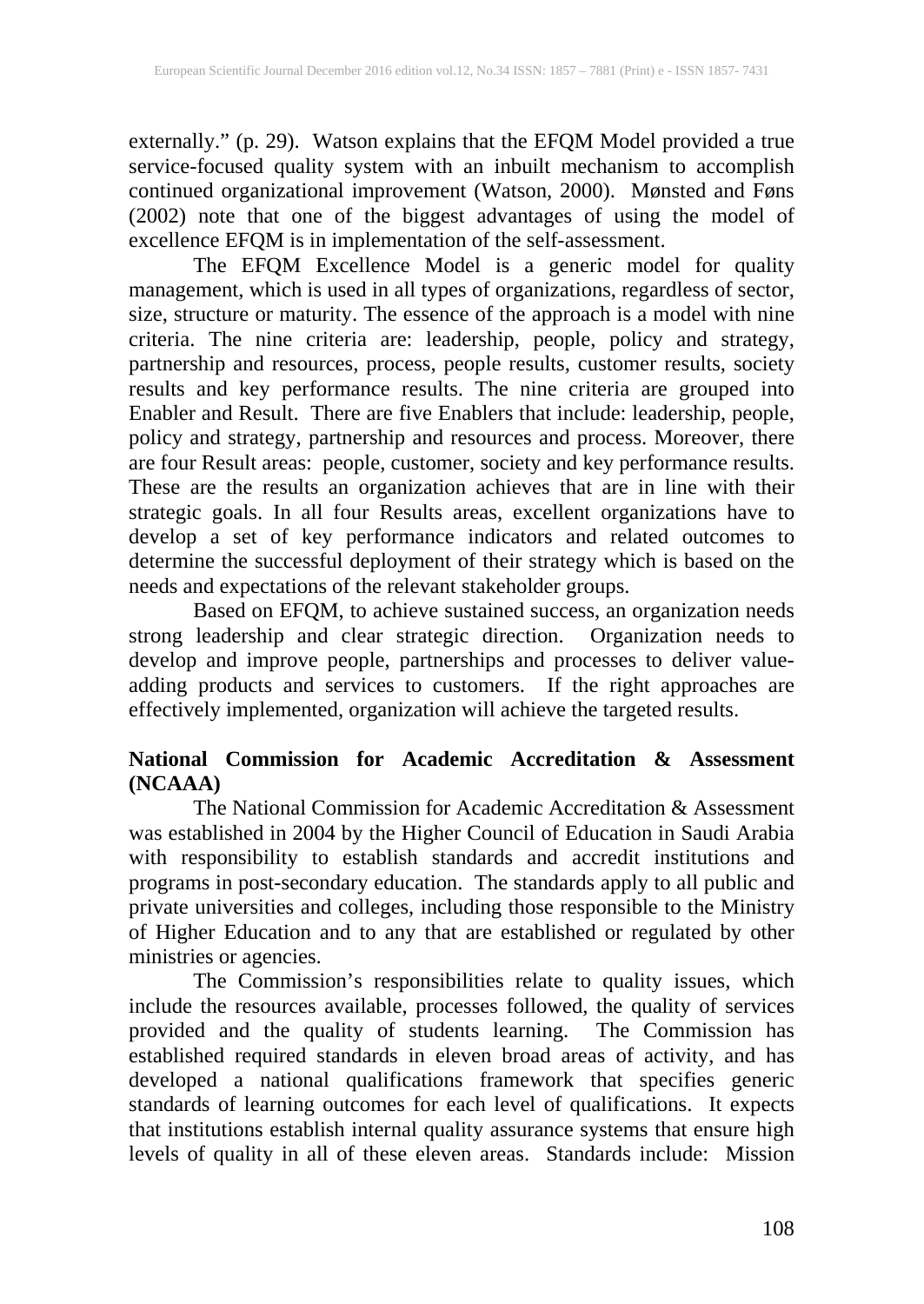Goals and Objectives, Governance and Administration, Management of Quality Assurance and Improvement, Learning and Teaching, Student Administration and Support Services, Learning Resources, Facilities and Equipment, Financial Planning and Management, Employment Processes, Research and Institutional Relationships with the Community.

The focus on mission, goals and objective standards is to clearly and appropriately define the institution's principal purposes and priorities and be influential in guiding planning and action. Governance and administration standard focuses on providing effective leadership in the interests of the institution as a whole and its clients. Planning and management must occur within a framework of sound policies and regulations to ensure accountability. Management of Program Quality Assurance standard shows that quality assurance processes must involve all sections of the institution and be effectively integrated into normal planning and administrative processes. Learning and Teaching standard requires an effective system to ensure that all programs meet high standards of learning and teaching through initial approvals, monitoring of performance, and provision of institution-wide support services. In the Student Administration and Support Services standard, admission processes, students' rights and responsibilities must be clearly defined and understood. Learning Resources standard includes libraries and provisions for access to electronic and other reference material which must be planned to meet the university requirements. In the Facilities and Equipment standard, adequate facilities and equipment must be available for the teaching and learning requirements. In Financial Planning and Management standard, financial resources must be sufficient for the effective delivery of the programs. Budgetary processes should allow for long term planning and flexibility must be provided for effective management and responses to unexpected events. In the Employment Processes standard, staff must have the qualifications for the job and must go through the orientation, evaluation and development process. In Research standard, the focus is to develop a research strategy that is consistent with the nature and mission of the institution. Finally, Relationships with the Community standard assures significant and appropriate contributions to the community.

## **Aligning NCAAA to Organization Excellence Models**

There are many similarities between NCAAA and excellence models. However, NCAAA lacks the focus on some important elements such as leadership, strategic planning, results, continuous improvements and partnership. Indeed, leadership is a main element in the EFQM and Baldrige models. Leadership is highly important since leaders are responsible for many vital activities related to excellence such as deploying excellence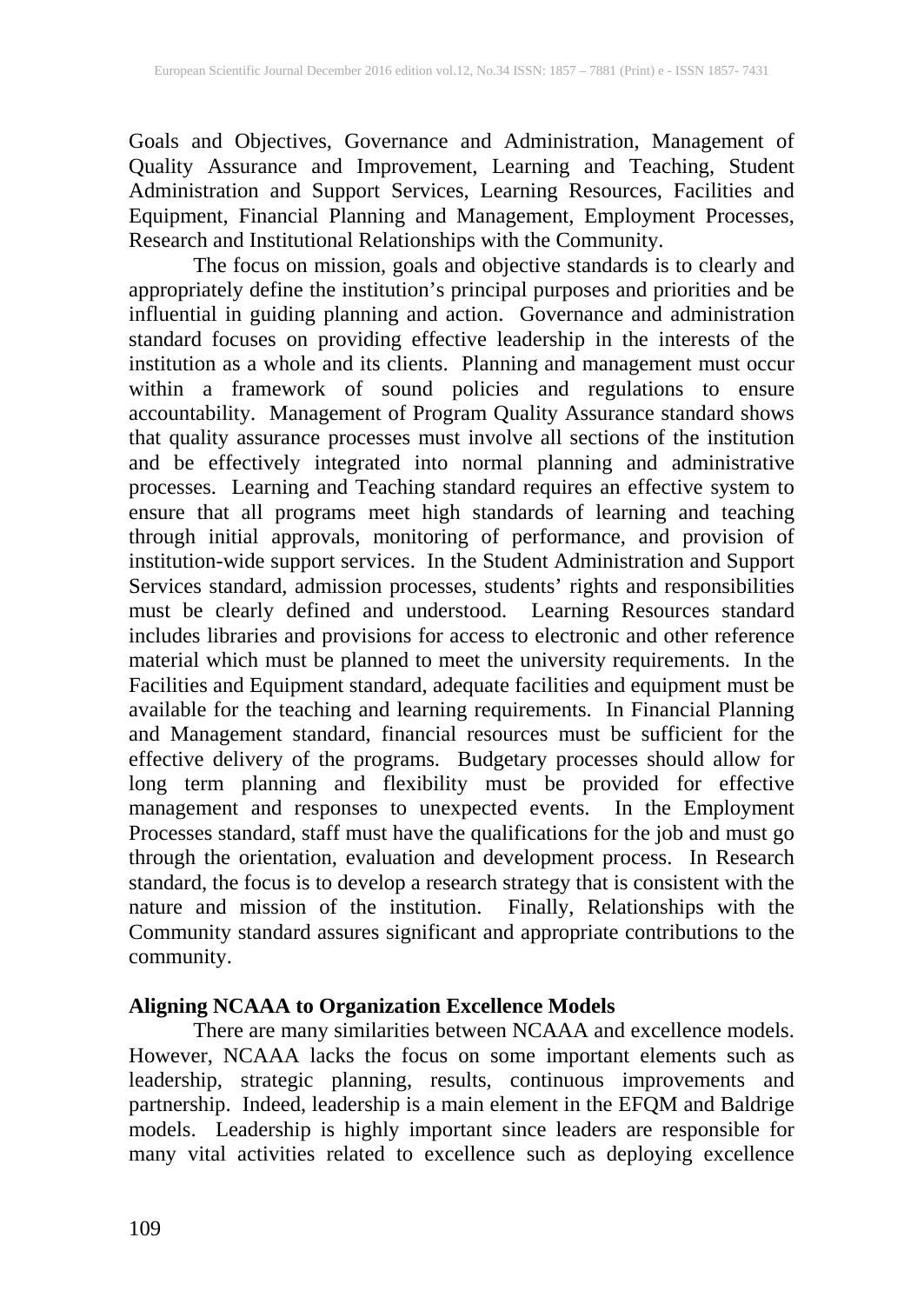culture in organizations, formulating a future vision, making partnerships and applying governance. Also, Leadership is crucial in initiating and implementing the change needed to achieve organizational excellence (Vora, 2013).

Furthermore, strategic planning is a main element at Baldrige. The importance of strategic planning is to set strategic directions for organizations and developing long and short-term plans. In EFQM, strategic planning appears under the strategy and policy component which is responsible for determining future needs and stakeholder ambitions. On the other hand, the mission and goals are main elements in NCAAA but strategic planning is a sub-component under governance and administration.

Moreover, partnership is considered a very critical element. EFQM points out partnership by emphasizing the importance of funders and strategic partners. However, the NCAAA does not give the partnership high attention, instead focuses on the value of developing relations with the community in general.

Continuous learning, improving and innovation appear in the excellence models to emphasize the importance of learning from experience and feedback to improve and innovate in the work. However, the NCAAA did not mention this criteria as a main standard.

On the other hand, some standards in NCAAA are related to each other and could be grouped under one category. Management of Quality Assurance and Improvement, Learning and Teaching, Student Administration and Support Services, and Financial Planning and Management standards could be grouped to one category called (Process). In addition, Learning Resources and Facilities and Equipment could be grouped to one category called (Resources).

It is important to note that guidance for integration at the operational/process level should be provided to assure the success of the holistic perspective of any organizational model (Dahlgaard et al., 2013). For that, the NCAAA should include guidance to the applying process and provide suggestions as to the best practices.

Based on all the above, the NCAAA can be improved to help universities in achieving the excellence and being on the standards of international universities. Suggested improvements are grouped in the proposed model for the NCAAA as in figure 3.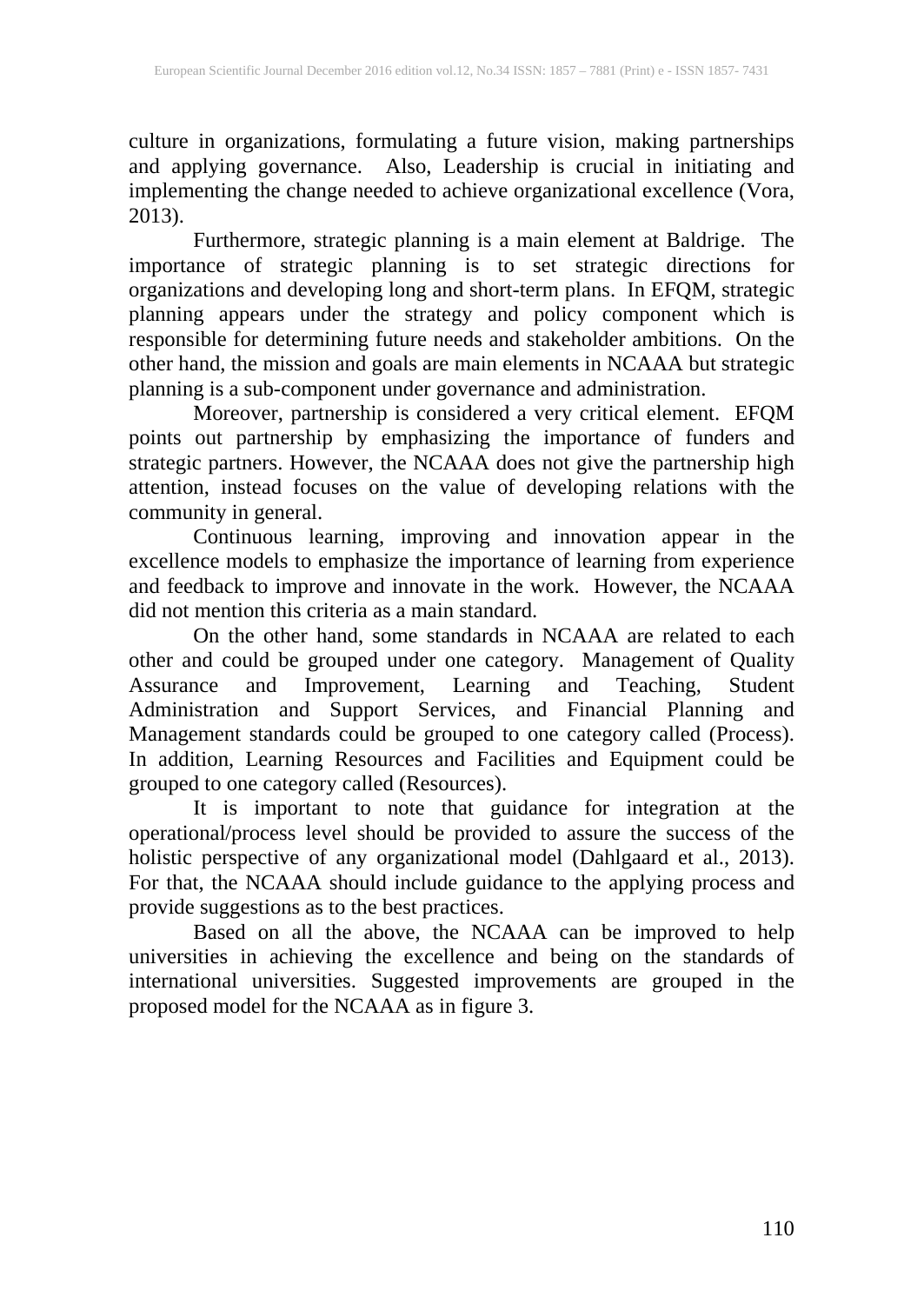

Figure 7 The Proposed Model for performance excellence

### **Conclusion**

To assure the quality of education in Saudi Arabia, The National Commission for Assessment and Academic Accreditation (NCAAA) was established under the supervision of the Higher Education Council and Ministry of Education in Saudi Arabia. However, until 2016, only 14 universities out of 39 in Saudi Arabia have been accredited by the NCAAA (NIST, 2016).

For that, the NCAAA should benefit from the most common international performance excellence models to improve the national standard. Improving the NCAAA standards can be achieved by focusing on leadership, strategic planning, continuous learning and improvements and partnership. Since the quality establishes a basic prerequisite to pursue excellence in a higher education institution (Loukas, 2007), the NCAAA should focus on creating a culture of excellence in universities by going behind the quality.

### **References:**

- 1. Higher Education in Saudi Arabia, Summary Report, 1428 AH. http://www.ncaaa.org.sa/
- 2. Alpana Agarwal , Prem Vrat , (2016) "A bio-inspired model of organizational excellence", Journal of Advances in Management Research, Vol. 13 Iss: 2, pp.130 – 153.
- 3. Badri, M. and Abdulla, M. (2004), "Awards of excellence in institutions of higher education: an AHP approach", International Journal of Educational Management, Vol. 18 No. 4, pp. 224-42.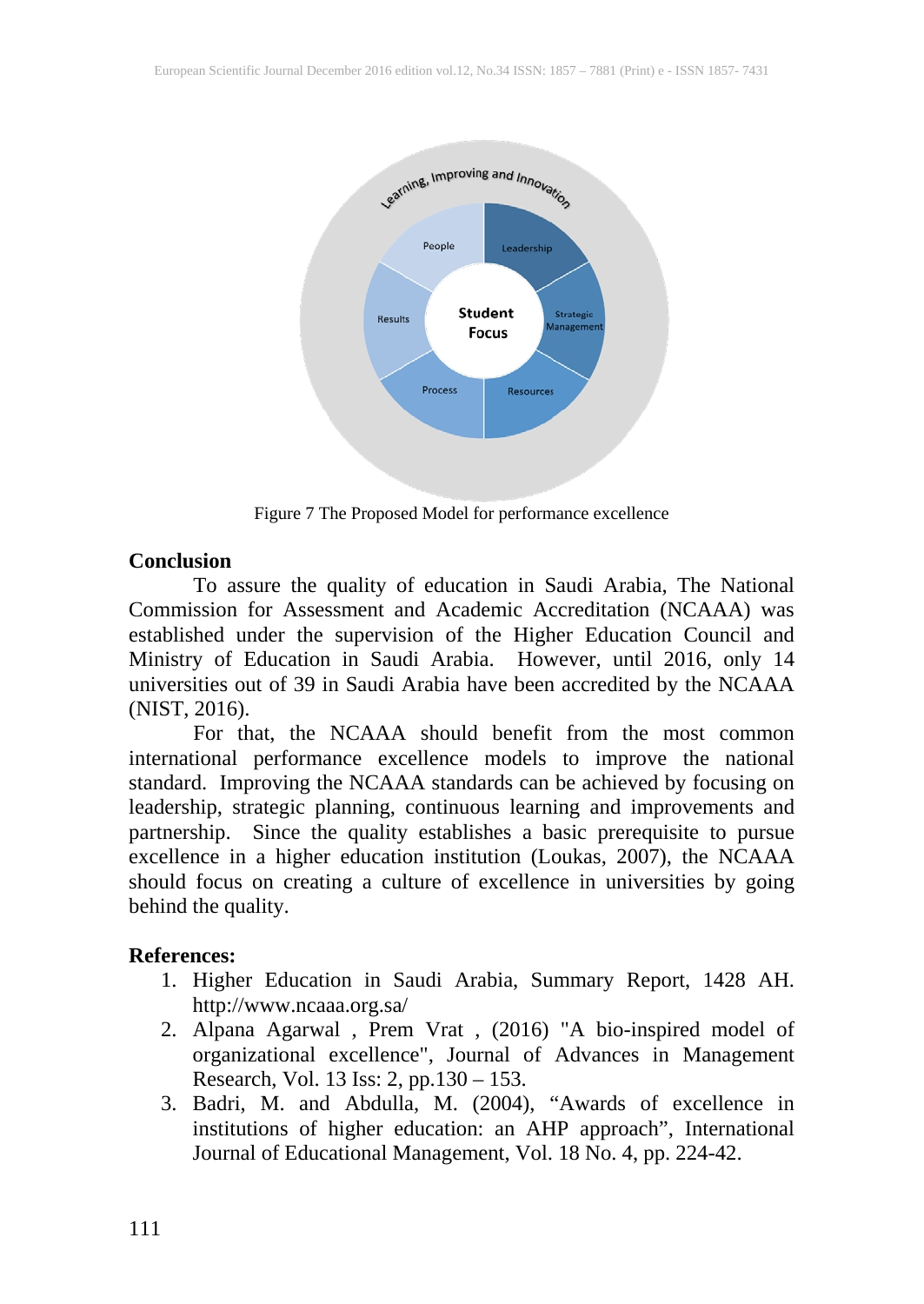- 4. Badri, M.A., Selim, H., Alshare, K., Grandon, E., Younis, H. and Abdulla, M. (2006), "The Baldridge education criteria for performance excellence framework: empirical test and validation", International Journal of Quality & Reliability Management, Vol. 23 No. 9, pp. 1118-57.
- 5. Blazey, M.L. (2001), Insights to Performance Excellence: An Inside Look at the 2001 BaldrigeAward Criteria, ASQ Press, Milwaukee, WI.
- 6. Booz Allen Hamilton (2003), Assessment of Leadership Attitudes about the Baldrige National Quality Program, Malcolm Baldrige National Quality Program, National Institute of Standards and Technology, Gaithersburg, MD.
- 7. Boulter, F., Bendell, T., Abas, H., Dahlgaard, J. and Singhal, V. (2005), Report on EFQM and BQF Funded Study into the Impact of the Effective Importance of Organizational Excellence Strategies on Key Performance Results, The Centre of Quality Excellence, University of Leicester, Leicester.
- 8. Calvo-Mora, A., Leal, A. and Roldan, J. (2006), "Using enablers of the EFQM model to manage institutions of higher education", Quality Assurance in Education, Vol. 14 No. 2, pp. 99-122.
- 9. Dahlgaard, J.J., Chen, C.K., Jang, J.Y., Banegas, L.A. and Dahlgaard-Park, S.M. (2013), "Business excellence models: limitations, reflections and further development", Total Quality Management & Business Excellence, Vol. 24 Nos 5-6, pp. 1-25.
- 10. European Foundation for Quality Management (2000a), *History of the EFQM,* [accessed 12
- 11. Gilgeous, V. (1997). *Operations and Management Change*. London: Pitman.
- 12. Gilgeous, V., & Gilgeous, M. (1999). A framework for manufacturing excellence. *Integrated Manufacturing Systems, 10*(1), 33-44.
- 13. Grant, R. (2000). *Contemporary Strategy Analysis.* UK: Oxford.
- 14. Grote, D. (2002). *The Performance Appraisal Question and Answer Book Survival Guide For Managers*. United States of America.
- 15. Hides, M., Davies, J. and Jackson, S. (2004), "Implementation of EFQM excellence model self-assessment in the UK higher education sector-lessons learned from other sectors", The TQM Magazine, Vol. 16 No. 3, pp. 194-201.
- 16. Hillman, G. P. (1994). Making self-assessment successful. The TQM Magazine, 6(3), 29-31.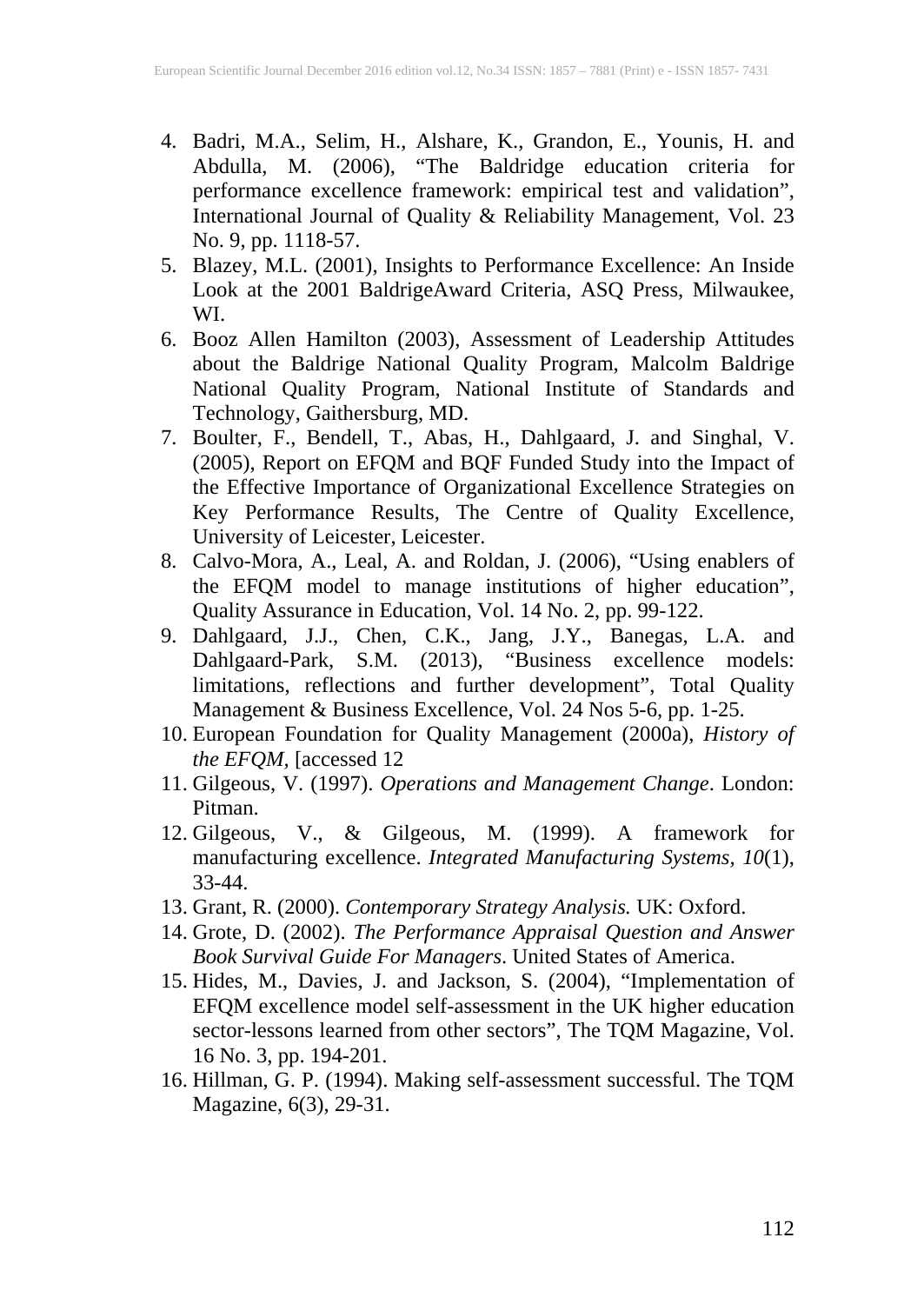- 17. Ho, S. and Wearn, K. (1996), "A higher education TQM excellence model: HETQMEX", Quality Assurance in Education, Vol. 4 No. 2, model: HETQMEX", Quality Assurance in Education, Vol. 4 No. 2, pp. 35-42.
- 18. June 2000] at URL:www.efqm.org/history/htm.
- 19. K. Vora, M. (2013). Business excellence through sustainable change management. *The TQM Journal*, *25*(6), 625-640.
- 20. Karapetrovic, S. & Wilborn, W. (2001). "Audit and self-assessment in quality management: comparison and compatibility", Managerial Auditing Journal, 16(6), 366-377, DOI: 10.1108/02686900110395505.
- 21. Khoo, H.H. and Tan, K.C. (2002), "Nine approaches to organizational excellence", Journal of Organizational Excellence, Vol. 22 No. 1, pp. 53-65.
- 22. Lomas, L., (2004), "Embedding quality: the challenges for higher education", Quality Assurance in Education, Vol.12, No.4, pp.157- 165.
- 23. Loukas N. Anninos, (2007) "The archetype of excellence in universities and TQM", Journal of Management History, Vol. 13 Iss: 4, pp.307 – 32.
- 24. Mann, R.D.M.T. (2011), "Deployment of business excellence in Asia: an exploratory study", International Journal of Quality & Reliability Management, Vol. 28 No. 6, pp. 604-627.
- 25. Mønsted, M. & Føns, T. (2002). A comparative assessment of the EFQM Excellence model and the ISO 9001:2000, Aarhus School of Business
- 26. National Institute of Standards and Technology (NIST) (2005), Criteria for Performance Excellence 2005, US Department of Commerce, Gaithersburg, MD.
- 27. Osseo-Assare, A., Longbottom, D. and Murphy, W. (2005), "Leadership best practices for sustaining quality in UK higher education from the perspective of the EFQM excellence model", Quality Assurance in Education, Vol. 13 No. 2, pp. 148-70.
- 28. Sadiq-Sohail, M. and Shaikh, N.M. (2004), "Quest for excellence in business education: a study of student impression of service quality", The International Journal of Educational Management, Vol. 18 No. 1, pp. 58-95.
- 29. Sampaio, P., Saraiva, P. and Monteiro, A. (2012), "A comparison and usage overview of business excellence models", The TQM Journal, Vol. 24 No. 2, pp. 181-200.
- 30. Sharma, A.K. and Talwar, B. (2007), "Evolution of 'universal business excellence model' incorporating vedic philosophy", Measuring Business Excellence, Vol. 11 No. 3, pp. 4-20.